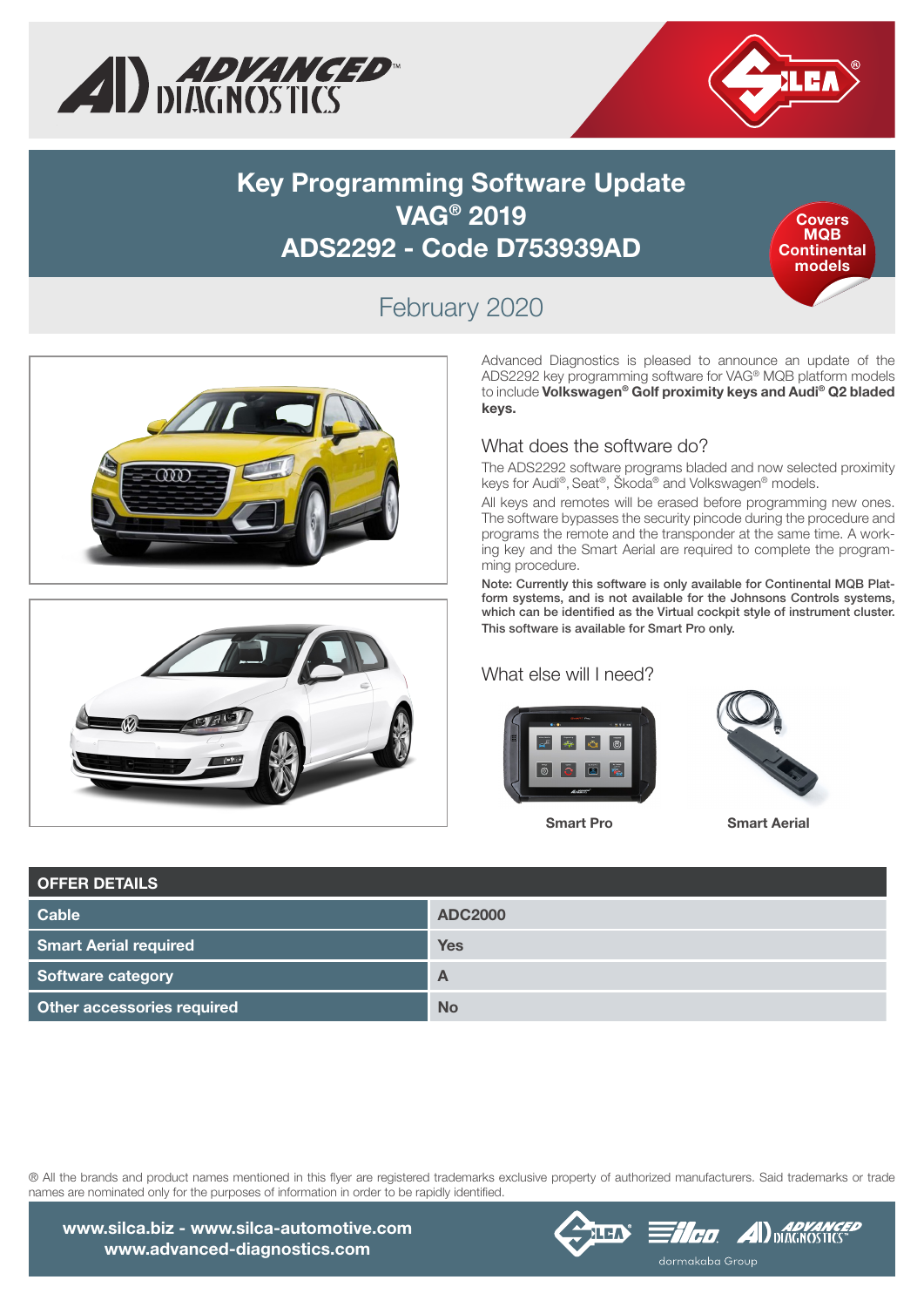



Software Applications

# VAG® 2019 - ADS2292

#### Europe

| <b>TABLE</b>                                                |                      |                      |                      |                                   |         |                      |                  |                               |
|-------------------------------------------------------------|----------------------|----------------------|----------------------|-----------------------------------|---------|----------------------|------------------|-------------------------------|
|                                                             |                      | 6                    | PN                   | $\ddot{\bullet}$                  | PRO     | $\hat{\mathbf{z}}$   | $\bigcirc$       | $\Leftrightarrow$<br>KEY REF. |
| Audi® A3 (Bladed key)<br>2012 to 2017                       |                      | $\blacktriangledown$ | $\blacktriangledown$ | $\blacktriangledown$              | ADC2000 | $\blacktriangledown$ | ID88             | <b>HU66</b>                   |
| Audi® Q2 (Bladed key)<br>2017 to 2019                       | $\blacktriangledown$ | $\blacktriangledown$ | $\blacktriangledown$ | $\blacktriangledown$              | ADC2000 | $\blacktriangledown$ | ID <sub>88</sub> | <b>HU66</b>                   |
| Seat <sup>®</sup> Ateca (Bladed key)<br>2016 onwards        | $\blacktriangledown$ | $\blacktriangledown$ | $\blacktriangledown$ | $\blacktriangledown$              | ADC2000 | $\blacktriangledown$ | ID88             | <b>HU162</b>                  |
| Seat <sup>®</sup> Cupra (Bladed key)<br>2016 onwards        | $\blacktriangledown$ | $\blacktriangledown$ | $\blacktriangledown$ | $\blacktriangledown$              | ADC2000 | $\blacktriangledown$ | ID88             | <b>HU162</b>                  |
| Seat <sup>®</sup> Ibiza (Bladed key)<br>2015 to 2017        | $\blacktriangledown$ | $\blacktriangledown$ | $\blacktriangledown$ | $\blacktriangledown$              | ADC2000 | $\blacktriangledown$ | ID <sub>88</sub> | <b>HU162</b>                  |
| Seat <sup>®</sup> Leon (Bladed key)<br>2016 onwards         | $\blacktriangledown$ | $\blacktriangledown$ | $\blacktriangledown$ | $\blacktriangledown$              | ADC2000 | $\blacktriangledown$ | ID88             | <b>HU66</b>                   |
| Seat <sup>®</sup> Toledo (Bladed key)<br>2011 onwards       | $\blacktriangledown$ | $\blacktriangledown$ | $\blacktriangledown$ | $\blacktriangledown$              | ADC2000 | $\blacktriangledown$ | ID88             | <b>HU66</b>                   |
| Skoda® Fabia (Bladed key)<br>2014 onwards                   | $\checkmark$         | $\blacktriangledown$ | $\blacktriangledown$ | $\blacktriangledown$              | ADC2000 | $\checkmark$         | ID88             | <b>HU162</b>                  |
| Skoda <sup>®</sup> Octavia (Bladed key)<br>2013 onwards     |                      | $\blacktriangledown$ | $\blacktriangledown$ | $\checkmark$                      | ADC2000 | $\blacktriangledown$ | ID88             | <b>HU162</b>                  |
| Skoda <sup>®</sup> Rapid (Bladed key)<br>2013 onwards       | $\blacktriangledown$ | $\blacktriangledown$ | $\blacktriangledown$ | $\blacktriangledown$              | ADC2000 | $\blacktriangledown$ | ID88             | <b>HU162</b>                  |
| Skoda <sup>®</sup> Superb (Bladed key)<br>2015 onwards      |                      | $\blacktriangledown$ | $\checkmark$         | $\blacktriangledown$              | ADC2000 | $\blacktriangledown$ | ID88             | <b>HU162</b>                  |
| Volkswagen® Golf (Proximity key)<br>2013 onwards            |                      | $\blacktriangledown$ | $\blacktriangledown$ | $\blacktriangledown$              | ADC2000 | $\blacktriangledown$ | <b>ID88</b>      | <b>HU66</b>                   |
| Volkswagen® Golf 7 (Bladed key)<br>2013 onwards             |                      | $\checkmark$         | $\checkmark$         | $\left(\blacktriangledown\right)$ | ADC2000 | $\blacktriangledown$ | ID88             | <b>HU66</b>                   |
| Volkswagen® Golf SV (Proximity key)<br>2013 onwards         |                      | $\blacktriangledown$ | $\blacktriangledown$ | $\blacktriangledown$              | ADC2000 | $\blacktriangledown$ | <b>ID88</b>      | <b>HU66</b>                   |
| Volkswagen® Polo (Bladed key)<br>2014 to 2018               |                      | $\checkmark$         | $\checkmark$         | $\blacktriangledown$              | ADC2000 | $\blacktriangledown$ | ID88             | <b>HU162</b>                  |
| Volkswagen <sup>®</sup> Tiguan (Bladed key)<br>2015 onwards |                      | $\checkmark$         | $\checkmark$         | $\checkmark$                      | ADC2000 | $\blacktriangledown$ | ID88             | <b>HU162</b>                  |
| Volkswagen® Touran (Bladed key)<br>2016 onwards             | $\checkmark$         | $\checkmark$         | $\blacktriangledown$ | $\blacktriangledown$              | ADC2000 | $\blacktriangledown$ | ID88             | <b>HU162</b>                  |

® All the brands and product names mentioned in this flyer are registered trademarks exclusive property of authorized manufacturers. Said trademarks or trade names are nominated only for the purposes of information in order to be rapidly identified.